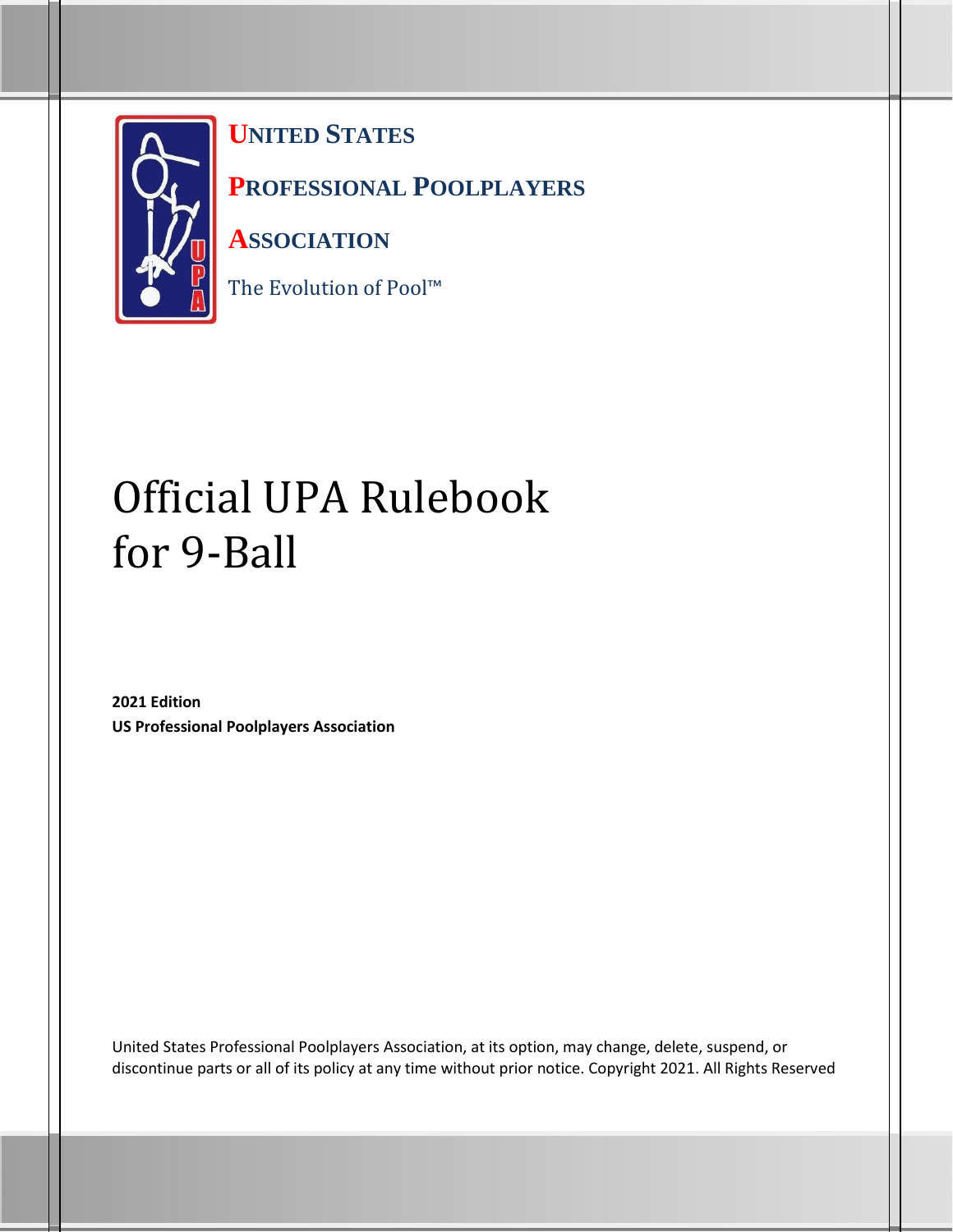Welcome to the official 9-ball rules of the UPA. The rules you are about to read and understand are the collaboration of years of deliberation from our Touring Professionals, both foreign and domestic. Our professionals have come together to ensure a simple yet highly effective ruling system that is sure to challenge you as a player while evolving your level of play.

Please note that due to issues of television, timed matches, and professional match play some rules may somewhat differ from the actual professional tour. The following rules have been slightly amended by our Touring Pros and are intended for amateur use in pool rooms across the nation. These rules are utilized by the UPA Amateur League of Champions™ without exception across the nation. UPA League Operators are obligated to utilize these rules in conjunction with licensingrights.

It is our hope that your desire is to evolve your level of play and standard of sportsmanship. Going forward, take the time to get to know and understand these rules so that you can also educate and encourage your fellow players. Furthering the education of our professional standards will result in nationwide consistency that will help the overall vitality of the sport of pocket billiards in the United States of America.

The United States Professional Poolplayers Association (UPA) is dedicated to the evolution of the entire sport of pocket billiards, so you can enjoy years of game play and continue to grow personally from your experience in the game. The official motto of the UPA brand is The Evolution of Pool™ as we are committed to every aspect of the sport and the vitality of it.

Feel free to contact the UPA if you have any questions or comments so that we may be able to further assist you. Also, be sure to join our League of Champions™ and watch your game rise to professional standards.

Thank you and God bless,

*Frank Alvarez III*

Frank Alvarez III UPA President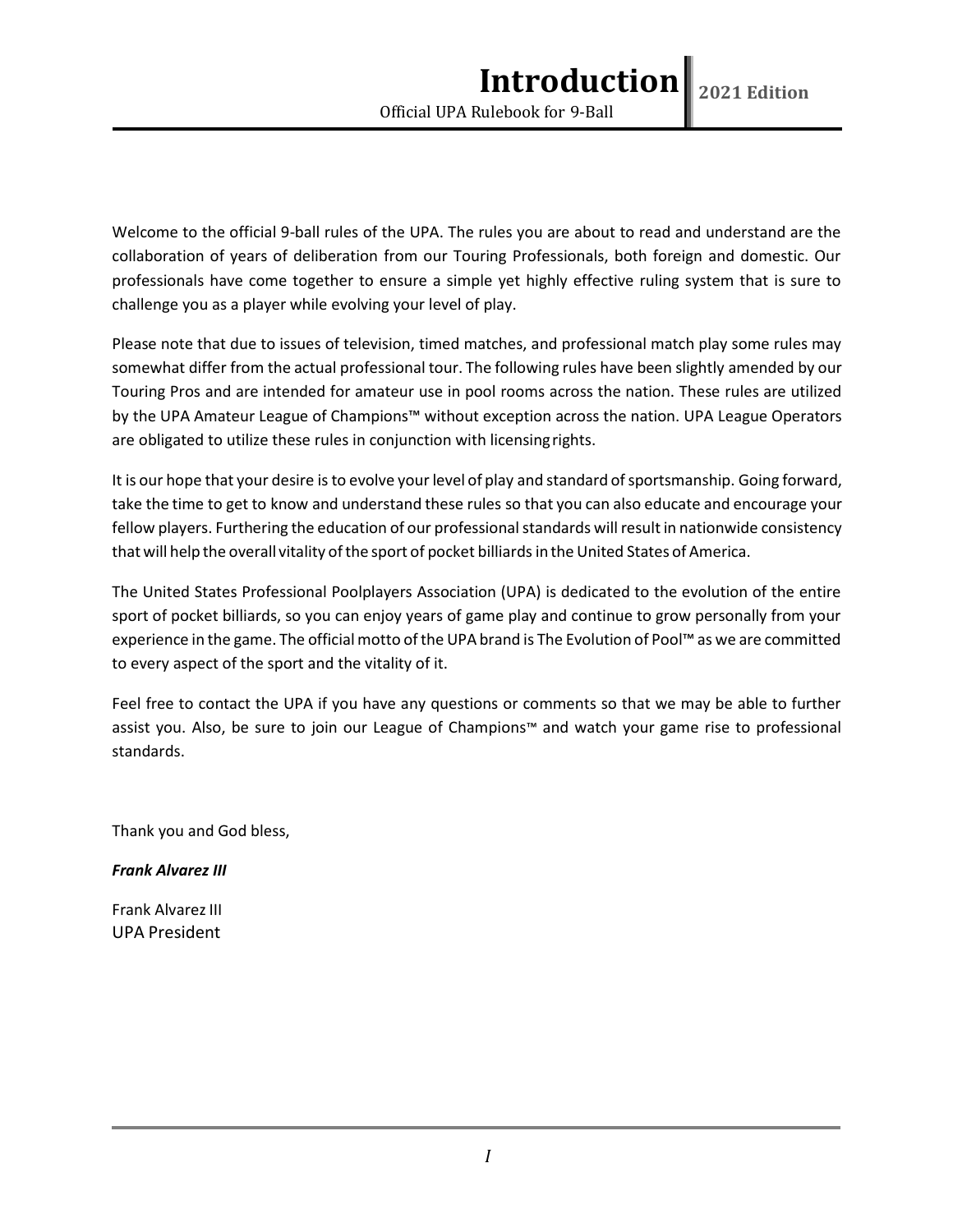# Table of Contents 2021 Edition

Official UPA Rulebook for 9-Ball

| 1.0  |                         |
|------|-------------------------|
| 2.0  |                         |
| 2.1  |                         |
| 2.2  |                         |
| 3.0  |                         |
| 4.0  |                         |
| 5.0  |                         |
| 6.0  |                         |
| 7.0  |                         |
| 7.1  |                         |
| 7.2  |                         |
| 7.3  |                         |
| 7.4  |                         |
| 7.5  |                         |
| 7.6  |                         |
| 7.7  |                         |
| 7.8  |                         |
| 7.9  |                         |
| 7.10 |                         |
| 7.11 |                         |
| 7.12 |                         |
| 7.13 | Marking the Table<br>5. |
| 7.14 |                         |
| 8.0  |                         |
| 8.1  |                         |
| 8.2  |                         |
| 8.3  |                         |
| 8.4  |                         |
| 8.5  |                         |
| 8.6  |                         |
| 8.7  |                         |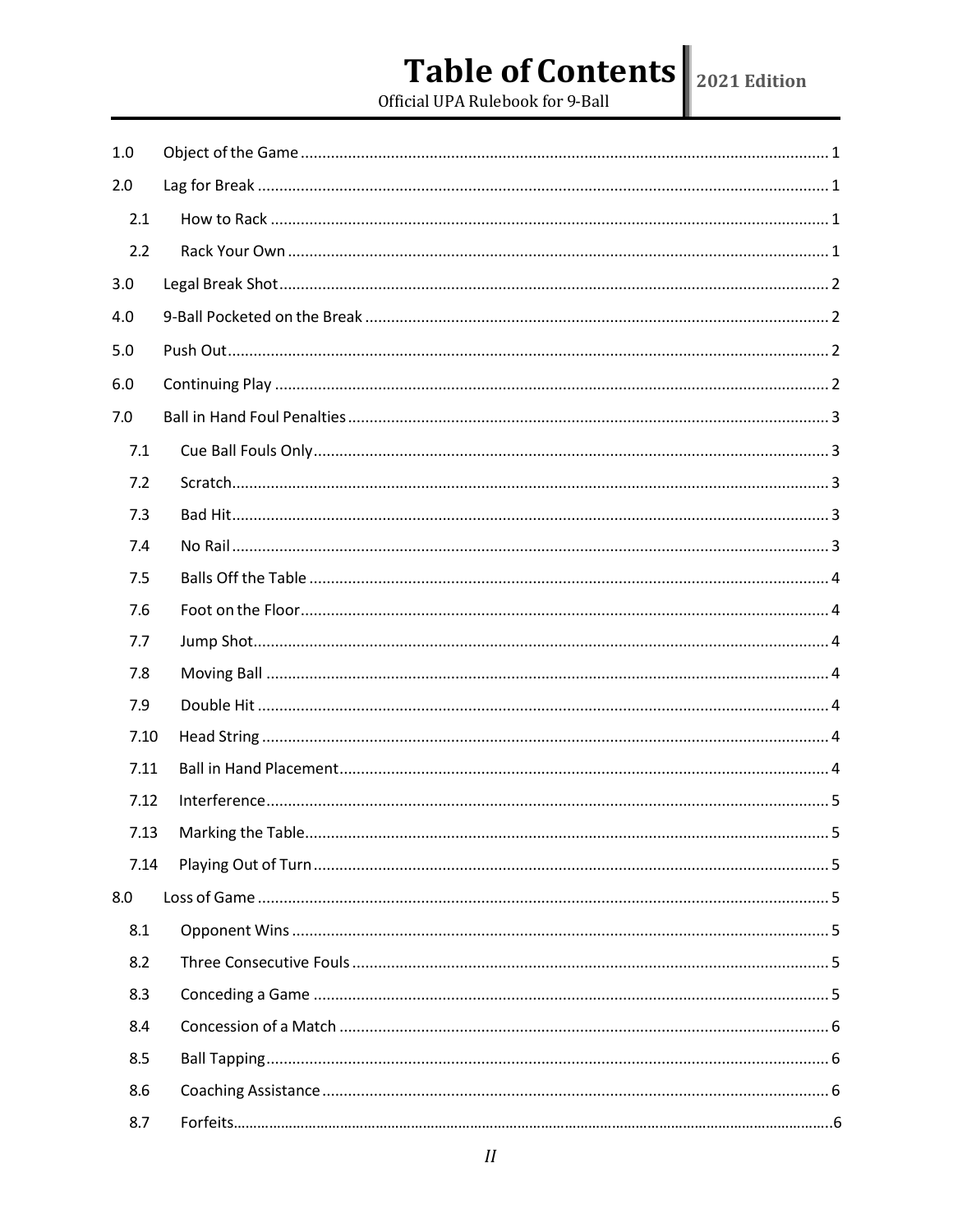# $\textbf{Table of Contents} \textcolor{red}{\left\| \textcolor{red}{\textbf{2021 Edition}}}$  <br> Official UPA Rulebook for 9-Ball

| 9.0   |  |  |
|-------|--|--|
| 9.1   |  |  |
| 9.2   |  |  |
| 9.3   |  |  |
| 9.4   |  |  |
| 9.5   |  |  |
| 9.6   |  |  |
| 9.7   |  |  |
| 9.8   |  |  |
| 10.0  |  |  |
| 10.1  |  |  |
| 10.2  |  |  |
| 10.3  |  |  |
| 10.4  |  |  |
| 10.5  |  |  |
| 10.6  |  |  |
| 10.7  |  |  |
| 10.8  |  |  |
| 10.9  |  |  |
| 10.10 |  |  |
|       |  |  |
|       |  |  |
|       |  |  |
| 11.0  |  |  |
| 11.1  |  |  |
| 11.2  |  |  |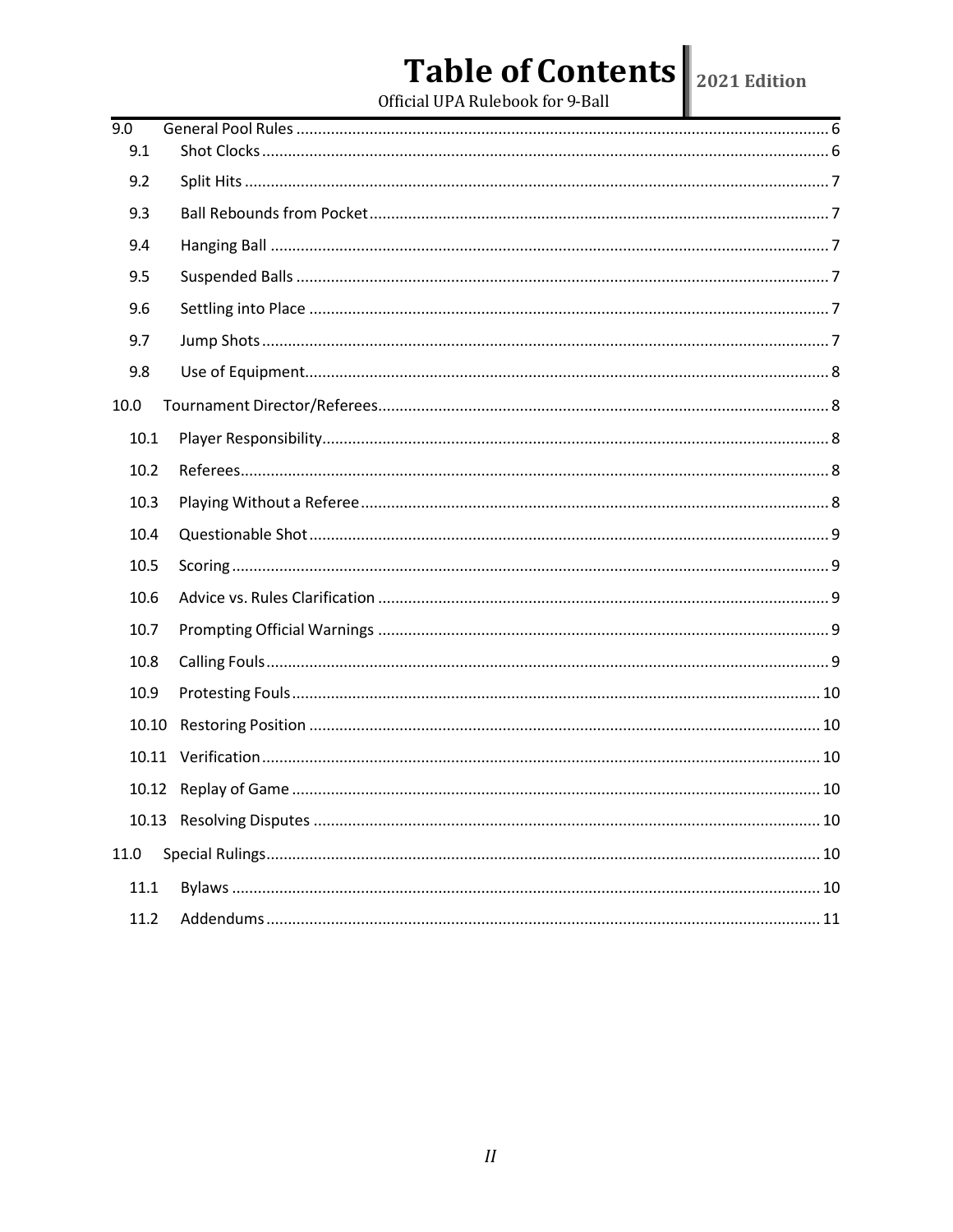# <span id="page-4-0"></span>**1.0 OBJECT OF THE GAME**

The object of 9-ball is to win by legally pocketing the 9-ball.

The cue ball must strike the lowest numbered ball first for a legal hit to occur. After the lowest ball is struck, either the cue ball or any numbered ball may hit the 9-ball into any pocket for the win. If the shooting player pockets the lowest numbered ball or any other numbered ball after a legal hit, the shooting player continues. If no ball is pocketed, either the cue ball or any numbered ball must touch a rail after the cue ball contacts the lowest numbered ball for the shot to be legal.

**NOTE:** If the 9-ball is pocketed illegally, then it is to be spotted on the foot spot with the incoming player having ball in hand.

#### **2.0 LAG FOR BREAK**

The player with the lowest Speed (Rating) shall break first with an alternating break format thereafter. In the event that two players with equal Speeds play, a "Lag for Break" shall determine who breaks first with an alternating break format thereafter. Winner of lag is the player whose ball is closer to head of the rail.



#### **2.1 How to Rack**

The balls are racked in a diamond shape with the 1-ball on the foot spot at the top of the diamond, the 9 ball in the center of the diamond, the 2-ball at the bottom of the diamond, and the rest of the balls randomly dispersed throughout the rack.

**NOTE:** Tables may have flaws that do not allow for acceptable racks directly upon the foot spot. In these cases, players are allowed to rack within a dime's radius of the direct foot spot to achieve a desired rack. Touching or positioning of balls after the rack has been removed is never permitted (exception magic rack) Player must re-rack if this occurs (see 8.5, Ball Tapping).

**2.2 Rack Your Own** When there is no official available, each breaking player shall be responsible for providing themselves a legal and solid rack.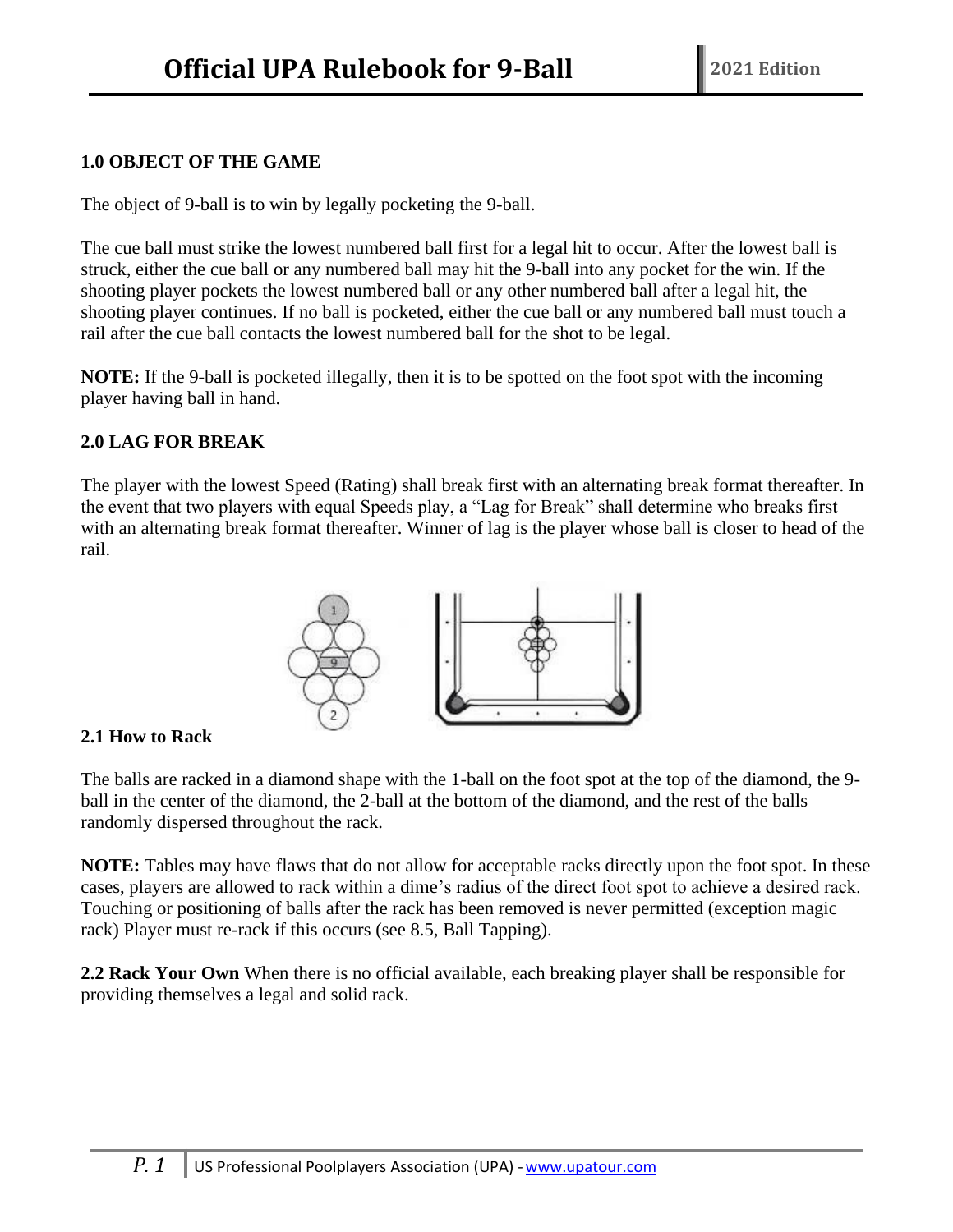#### **3.0 LEGAL BREAK SHOT**

For the break shot to be legal, the breaker (with the base of the cue ball placed anywhere behind the head string) must either pocket a number ball or drive at least three (3) number balls to one or more rails. If the breaker fails to make the legal break requirement, the balls will be re-racked and the opponent shall have the option of breaking, or requesting the offending player to break again.

**NOTE:** If the cue ball is touched by the cue tip and does not meet the legal break requirement, it is considered an "illegal break."

A Legal Break with a Foul committed:

If the breaker makes a legal break, however, commits a foul on the legal break the game is to continue with the opponent having ball in hand.

Break fouls include the following:

- 1. If the 1-ball was not struck first.
- 2. If the cue ball is pocketed or driven off the table.
- 3. If any numbered ball leaves the table or comes to rest on top of a rail.

**NOTE:** A foul on a legal break counts toward the three fouls in the "Three Consecutive Fouls" loss of game rule (see 8.2).

#### **4.0 9-BALL POCKETED ON THE BREAK**

Legally pocketing the 9-ball on the break wins the game for the breaker.

#### **5.0 PUSH OUT**

Only on the shot immediately following the break, the shooting player may elect to call a "Push." On a "Push Out," (roll-out) the shooter is required to hit the cue ball, but the cue ball is not required to touch another ball or a rail. The shooting player must declare their intention to push either to his opponent or to the referee, or the shot is considered a normal shot. Any ball pocketed on a "Push" stays down except the 9-ball, which would be spotted on the foot spot immediately following the "Push." Following a legal "Push" shot, the incoming player has the option to take the shot from the new position(s) or to pass the shot back to the player who Pushed Out. No matter who shoots next, on the shot immediately following the "Push Out," the normal course of play continues.

#### **6.0 CONTINUING PLAY**

On the shot immediately following a legal break and/or a Push Out, the shooting player must contact the lowest numbered ball on the table or it is a foul. The player continues to shoot until they miss, foul, or win. If the player misses or fouls, the other player begins the inning and shoots until missing, committing a foul, or winning. The game ends when the 9-Ball is pocketed on a legal shot or game is forfeited by either player.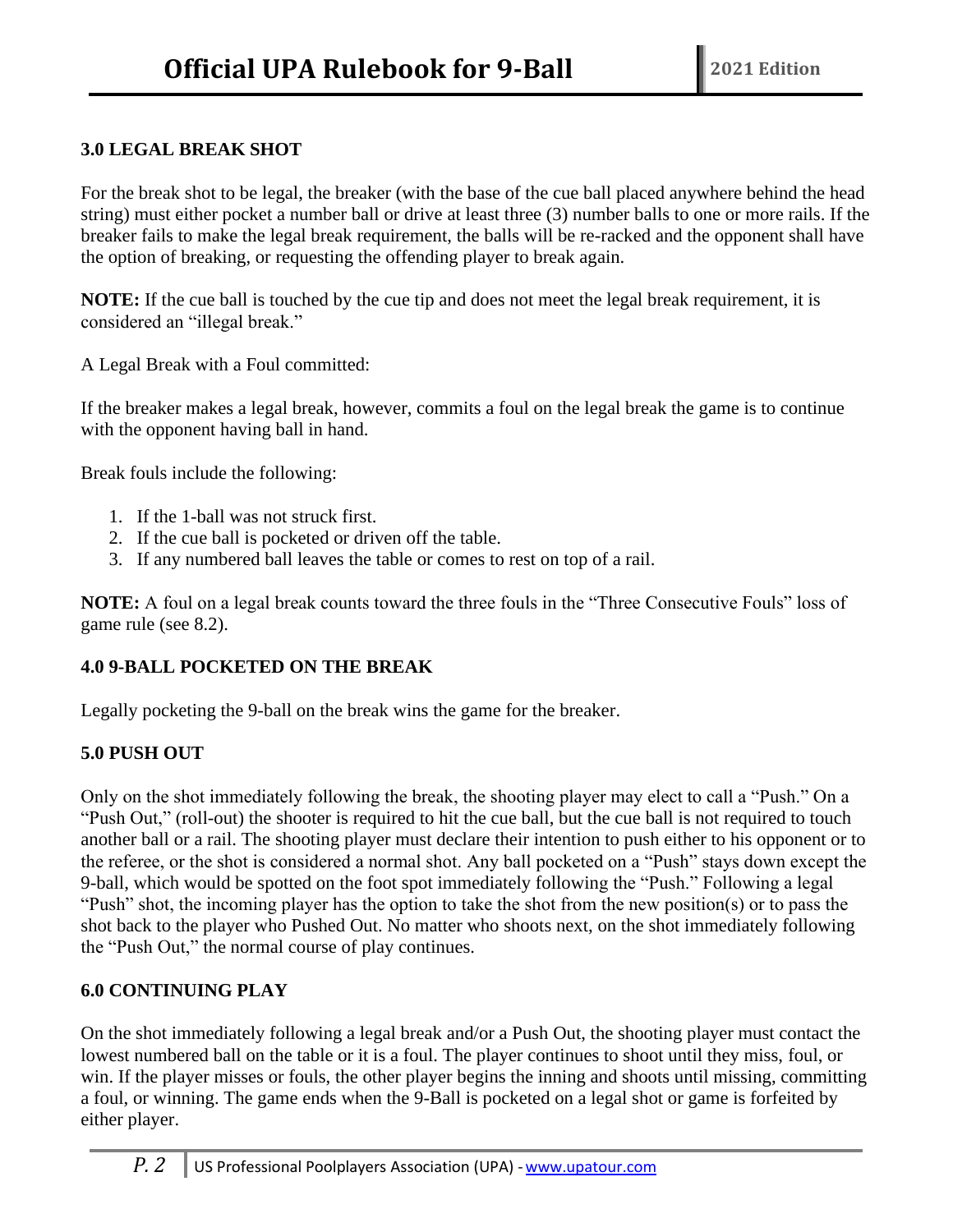# **7.0 BALL IN HAND FOUL PENALTIES**

When a player commits a ball in hand foul, they must relinquish their turn at the table. The incoming player may now place the cue ball anywhere on the table to start their inning. If a player commits more than one foul on one shot, only one foul will be called.

# **7.1 Cue Ball Fouls Only**

a) **Touching the cue ball:** Hitting the cue ball and any other ball simultaneously, or previously is a foul. Touching or causing even the slightest movement of the cue ball (other than a normal shot), even accidentally, is a foul. A player may use the ferrule or shaft of the cue to position the cue ball when a "cue ball in hand" is in play. Using the tip is a foul, and ball in hand will be given to the other player.

b) **Touching a moving object ball:** Touching a moving object ball or allowing a moving ball to hit a foreign object is a ball in hand foul. If the accidental movement of a ball(s) results in the disturbed ball(s) being struck by any moving balls in play, it results in a ball in hand foul.

c) **Touching a still object ball:** Any still object ball moved can only be moved back to its original position with the permission of the opponent. The opponent may exercise the option of keeping disturbed ball(s) in new position if they so choose. Only after receiving consent from the opponent, the player who has committed the error may move the disturbed object ball(s) back to original position. If the player who has committed the infraction touches any of the disturbed balls without consent of the opponent, it will result in a ball in hand foul to the opponent.

**NOTE:** If the 9-ball was pocketed by a player's hand or cue, it is a ball in hand foul to the opponent, and the opponent has the option of placing the 9-ball back to its original position or having it placed on the foot spot. Opponent shall continue with ball in hand.

# **7.2 Scratch**

Pocketing the cue ball or driving it off the table is a ball in hand foul.

# **7.3 Bad Hit**

If the first object ball contacted by the cue ball is not the lowest numbered ball in the remaining order, it is a ball in hand foul.

# **7.4 No Rail**

If after the cue ball strikes a legal ball and neither the cue ball nor any other ball hits a rail or is pocketed, it is a ball in hand foul. A "Frozen" (touching) object ball to the rail does not meet this requirement by virtue of it not "hitting" a rail.

**NOTE:** Players are encouraged to mutually acknowledge when the object ball is "Frozen" (touching) to the rail.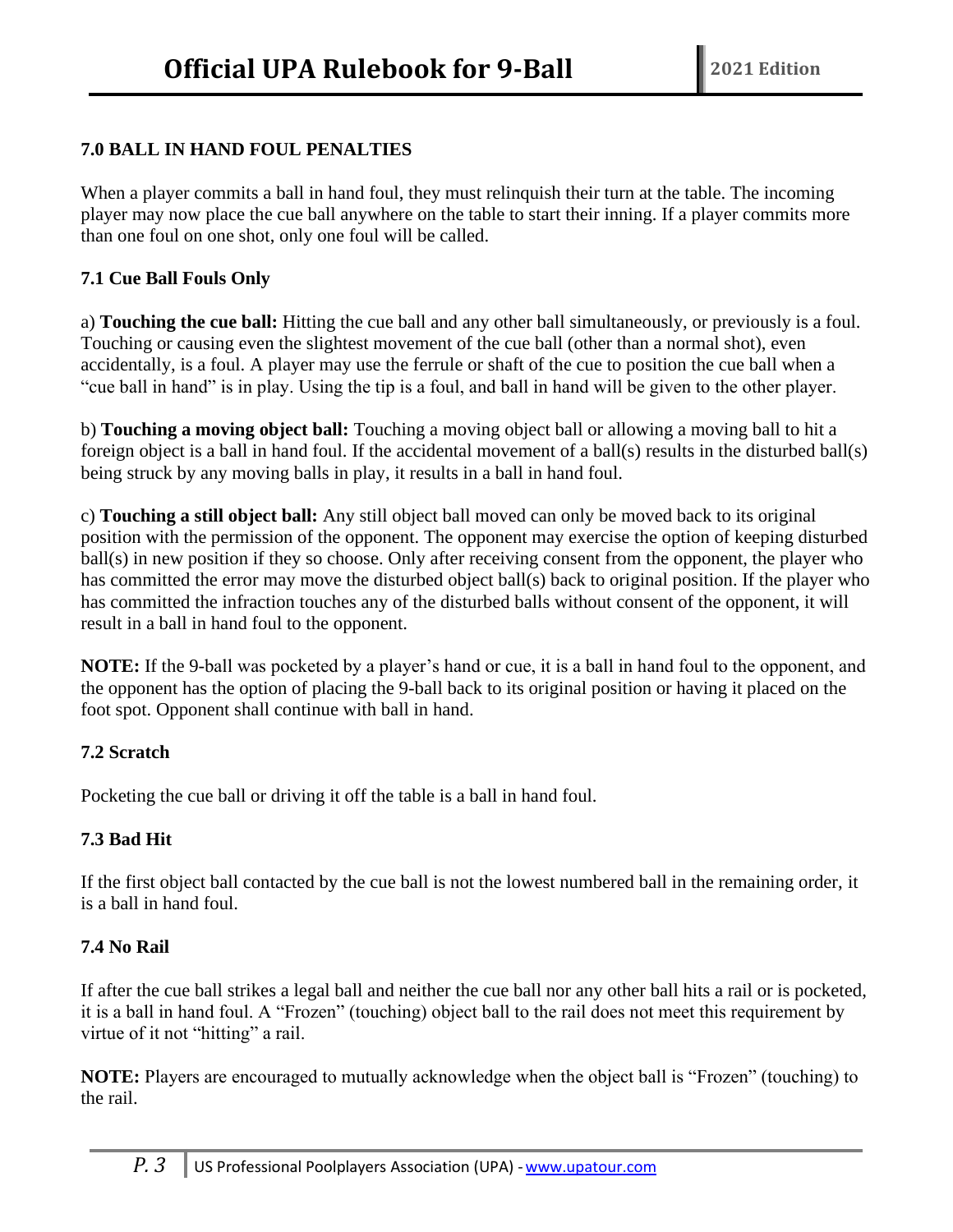# **7.5 Balls Off the Table**

Causing any ball to come to rest off the pool table is a foul and any such ball(s) are pocketed. This includes any accidental movement of a ball which results in a ball falling into a pocket. The ball accidentally pocketed is not brought back into play, and the incoming player has ball in hand. If a player knocks a ball off the table and the ball returns to the playing surface after hitting a person or an object, it is a foul (the ball remains on surface). If no object or person was contacted, then normal rules of play apply once the ball returns to the playing surface.

**NOTE:** If a player removes the 9-ball from the playing surface, it results in a foul and the 9-ball is placed on the foot spot.

#### **7.6 Foot on the Floor**

Failure to have at least one foot on the floor at the moment the cue tip strikes the cue ball is a ball in hand foul.

#### **7.7 Jump Shot**

Any miscue on a jump shot is a ball in hand foul. A legal jump shot must be executed by stroking down through the cue ball (no scooping or miscues).

#### **7.8 Moving Ball**

Shooting while any ball is moving is a ball in hand foul.

#### **7.9 Double Hit**

If the cue tip strikes the cue ball twice on the same stroke, it is a ball in hand foul. In order to avoid a double hit, the cue ball must be struck at a minimum of a 45° angle whenever in contact with or riskily close (1/2 inch or closer) to the intended object ball.

**NOTE:** Calling a referee to watch "the hit" is always preferable. The referee shall assume that a foul has been committed if the 45° rule was not utilized by the shooter.

#### **7.10 Head String**

The base of the cue ball must be behind the head string on the break or it is a ball in hand foul.

#### **7.11 Ball in Hand Placement**

To touch an object ball, in any way, while placing the cue ball is a ball in hand foul.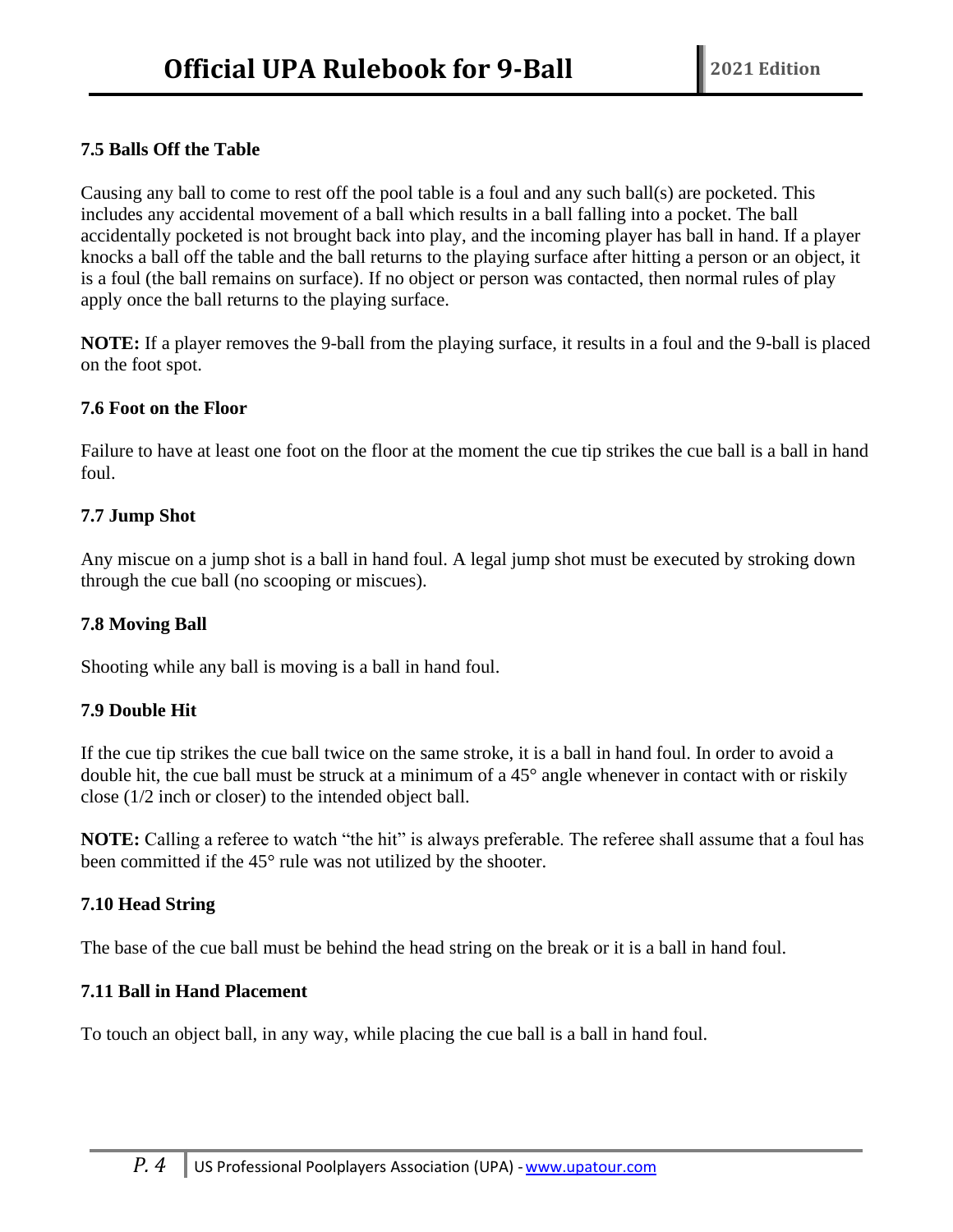# **7.12 Interference**

While the shooting player is at the table, the non-shooting player (including teammates), cannot disturb, make noises, move around, cause distraction (shark) in any way. All players must conduct themselves in a respectful manner consistent with that of a professional, or it may result in an "Official Warning" by a UPA representative or tournament official followed by the calling of a foul (ball in hand) for interference.

**NOTE:** It is understood that the match is between the two players and teammates are not permitted to instruct unless called upon by the shooting player for a Rules Clarification or Time Out (see 8.6, Coaching Assistance).

#### **7.13 Marking the Table**

Marking the table in any way that could provide a player with an advantage in executing a shot is a foul, unless the mark is removed to the satisfaction of the opponent or referee prior to shooting.

#### **7.14 Playing Out of Turn**

If/when a player shoots out of turn and it is brought to the attention of the offending shooter, the rightful player is to return to the table and continue without any penalties/fouls. It is the responsibility of both players to assume control of the table on their proper inning.

#### **8.0 LOSS OF GAME**

#### **8.1 Opponent Wins**

The opponent legally pockets the 9-ball.

#### **8.2 Three Consecutive Fouls**

If a shooter commits a foul three times in a row without making an intervening legal shot, the result is a loss of game. The three consecutive fouls must occur in the same game. After the 2nd foul has been committed, the opponent must verbally warn the shooter that they have committed their 2nd foul. A 3rd foul will result in a loss of game.

**NOTE:** If the shooter is not warned after the 2nd foul and commits a 3rd, it will not be a loss of game. The opponent must again warn the shooter that the next foul committed will result in a loss of game.

#### **8.3 Conceding a Game**

Concession of a game or games in tournament play is never encouraged. The shooting player must finish their inning, or the result shall be a loss of game(s) for the conceding player. Any concession of game, for any reason, is considered a loss for the offending player.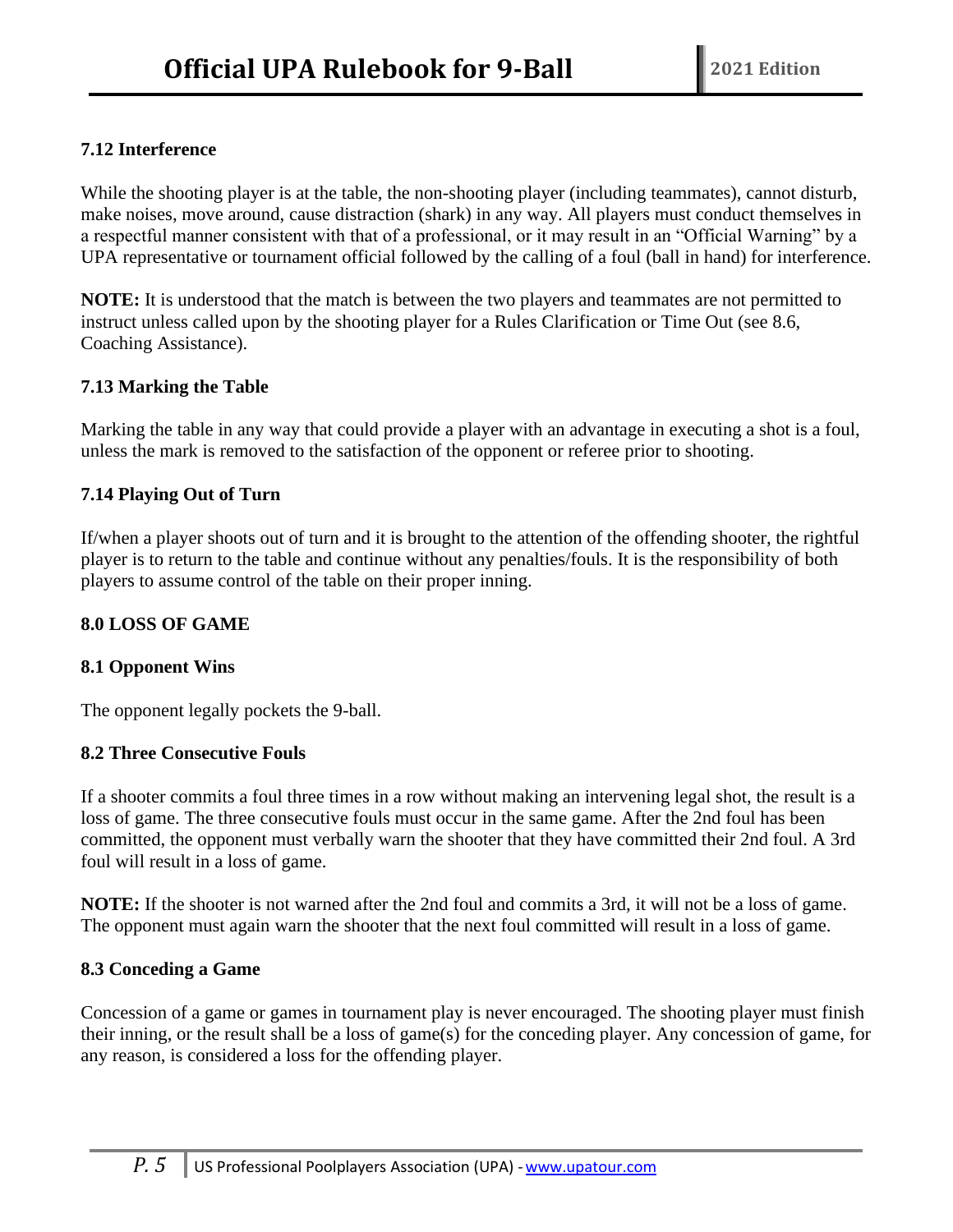# **8.4 Concession of a Match**

Unscrewing any cues during the last game, putting on a jacket, leaving the room, or undertaking any other actions which would indicate that the match is over, is considered a forfeiture of the match (consult UPA representative or tournament official).

#### **8.5 Ball Tapping**

Tapping balls is not permitted. After an "Official Warning" by a UPA representative or tournament official has been granted to the offender, the penalty for ball tapping shall be the loss of the current game. Only tournament officials may tap in balls when warranted.

#### **8.6 Coaching Assistance**

During their inning and only once per game, only the shooting player may call a "Time Out" that shall last no more than a two (2) minute period. During this time the player may receive instruction from an available teammate. Otherwise a player who receives advice (anytime) shall grant a ball in hand foul to the opponent. And on the second (2nd) infraction shall grant the current game in favor of the opponent by a forfeit.

**Calling a Time Out:** When the shooting player calls a "Time Out" they are to select an available team member to immediately assist them without conferring with other parties.

#### **8.7 Forfeits**

Players are allotted fifteen (15) minutes to begin their match, or the match is considered forfeited.

**NOTE:** Once a match is scheduled to start and a fifteen (15) minute count is desired, the opponent is to notify a tournament official, or UPA representative for an official count.

#### **9.0 GENERAL POOL RULES**

#### **9.1 Shot Clock**

Shot Clock implementation is at the sole discretion of the UPA, its representatives or tournament officials. When a shot clock is utilized it shall be used for both players competing in the following manner:

Each shooting player is allotted one (1) minute per shot, or a "ball in hand" foul shall be granted to the opponent. The shot clock begins when all balls come to rest. The time keeper (designated by UPA) shall call out "Ten Seconds" once the fifty (50) second mark has been reached, unless the shooter is down on the shot in preparation to shoot. Once one (1) minute has been reached on the shot clock, the shooter must either be stroking or have shot. If the shooter rises (gets off the shot) without execution after the one (1) minute mark has been reached, it shall result in a "ball in hand" foul to the opponent.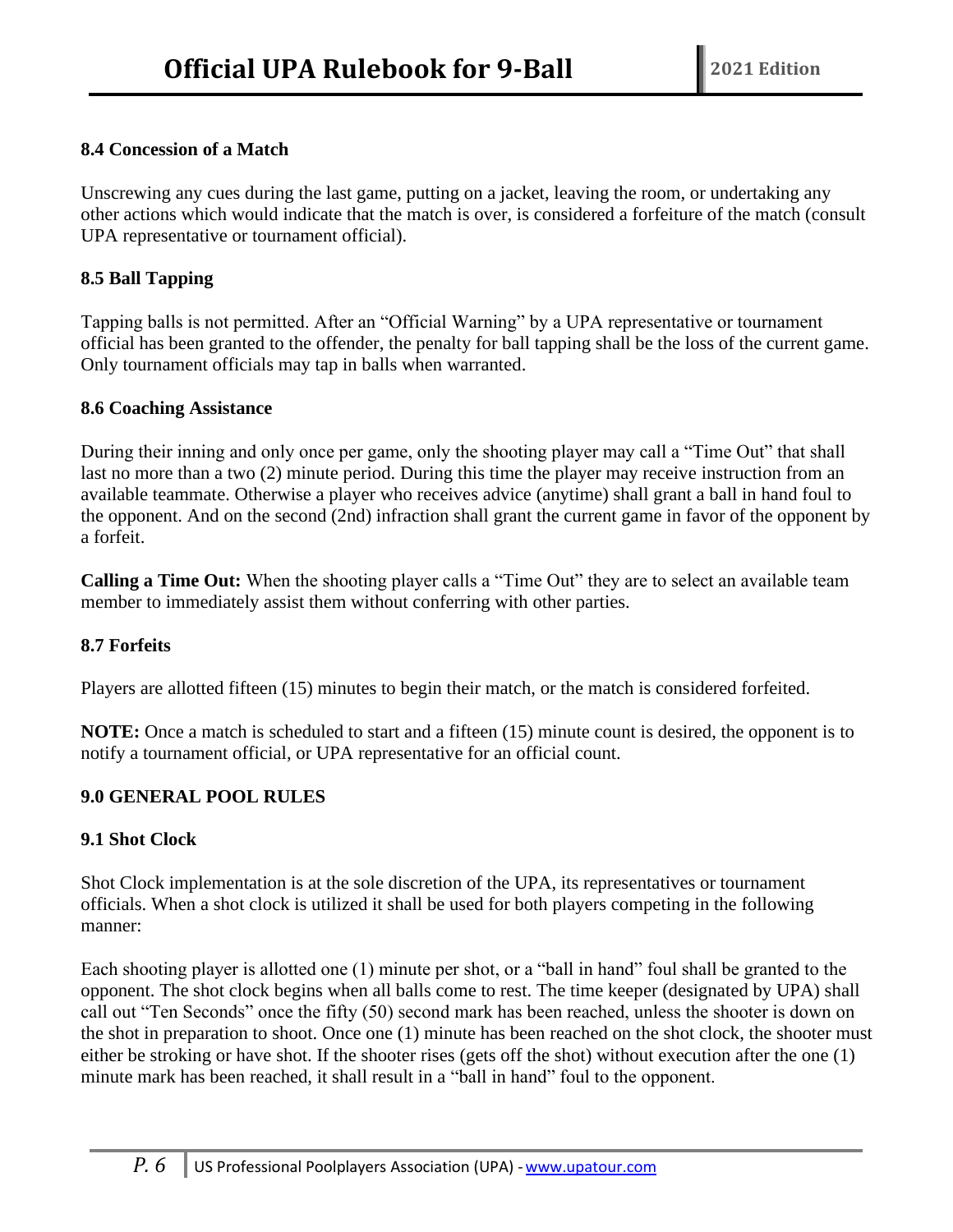# **9.2 Split Hits**

If the cue ball strikes a legal object ball and a non-legal object ball at about the same instant and it cannot be clearly determined which ball was hit first, the judgment will go in favor of the shooter.

# **9.3 Ball Rebounds from Pocket**

Balls must remain in a pocket to count as pocketed. If a ball goes into a pocket and bounces back on to the playing surface, it is not considered pocketed. If it is the 9-ball, it is not a win. If it is the cue ball, it is not a scratch. Clearing pockets which are full or nearly full of balls is the responsibility of the shooting player.

#### **9.4 Hanging Ball**

If any ball hangs in a pocket and drops within 5 seconds after coming to complete rest, the ball is considered to be pocketed. If a hanging ball drops in the pocket after being at rest for more than 5 seconds, the ball is returned to the original position on the edge, and the incoming player may begin. Both players will have the opportunity to argue their case. The referee's decision is final.

#### **9.5 Suspended Balls**

If one or more balls become suspended in a pocket beyond the edge of the slate because it is partially supported by other pocketed balls, it is considered pocketed if the removal of the supporting ball(s) would cause the supported/suspended ball(s) to fall into the pocket. Tournament officials are the sole judges of whether this rule applies to any situation.

#### **9.6 Settling Into Place**

A ball may settle slightly after it appears to have stopped, possibly due to slight imperfections in the cloth or table slate. Unless this causes a ball to fall into a pocket, it is considered a normal hazard of play and will not be moved back. If a ball falls into a pocket as a result of such settling, it is replaced as close as possible to its original position on the lip of the pocket. If a ball falls into a pocket during or just prior to a shot and it has an effect on the shot, the referee will restore the ball to its original position and the shot will be replayed. Players are not penalized for shooting while a ball is settling.

#### **9.7 Jump Shots**

It is legal to cause the cue ball to leave the surface of the table by elevating the butt of the cue and, with a downward stroke, forcing the cue ball to rise off the playing surface. For the shot to be legal only the cue tip may touch the cue ball—the shot must not be "scooped" by the ferrule or shaft. Any miscue on a jump shot is a ball in hand foul. A legal jump cue must be at least 40 inches in length and constructed in typical cue fashion.

**NOTE:** Standard jump cues are accepted, including phenolic tips. However, cues that are not typical in appearance must be accepted and approved by the UPA.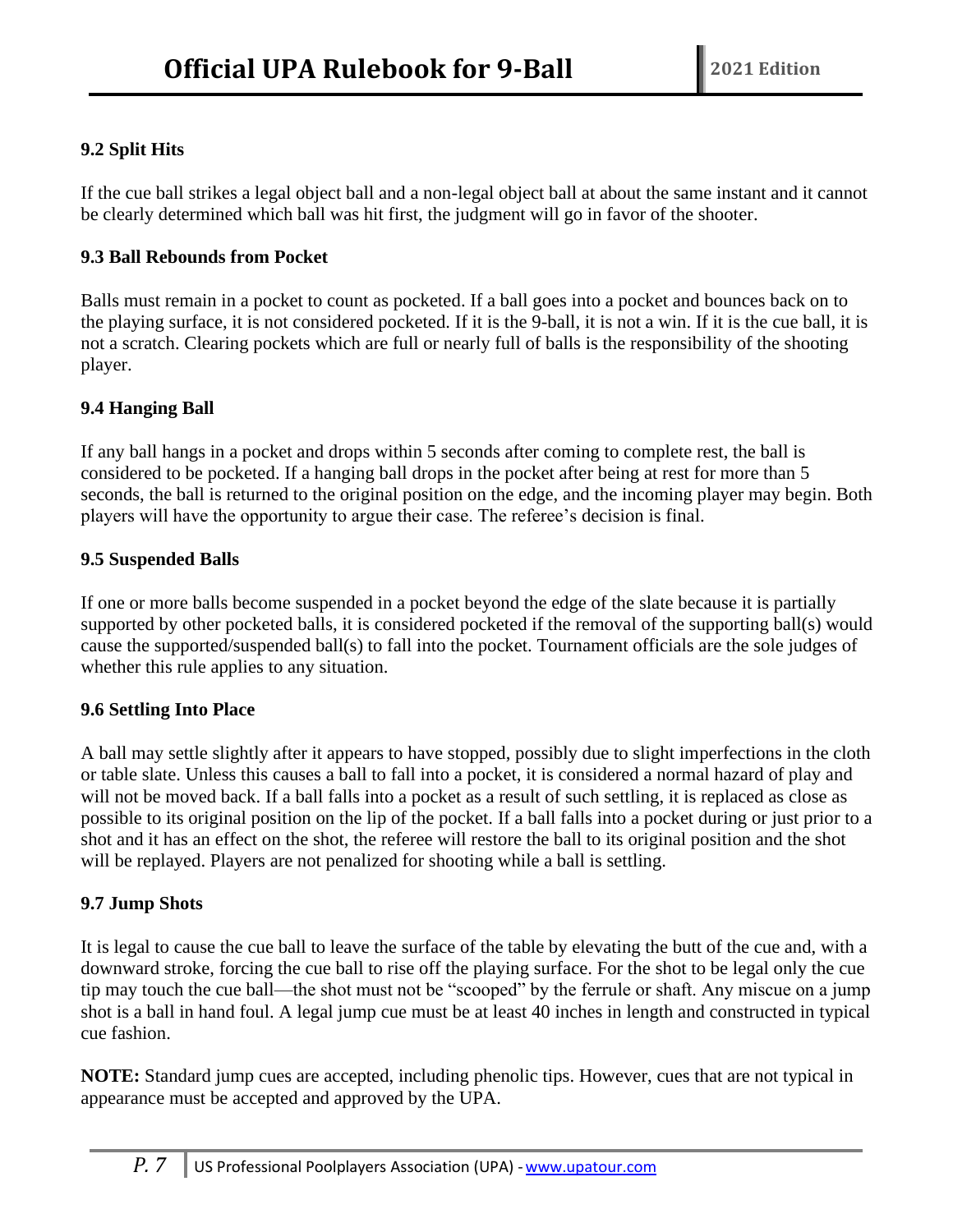# **9.8 Use of Equipment**

All equipment that is generally accepted throughout the industry is permitted. However, using any equipment in a non-customary manner is never allowed and constitutes a foul. It is the responsibility of the shooting player to know what the intended use of each piece of equipment is: the bridge, jump cues, extensions, etc.

**NOTE:** The use of headphones and other devices are not permitted. The use of racks and balls not provided by the venue must be agreed upon by both players.

#### **10.0 TOURNAMENT DIRECTOR/REFEREES**

#### **10.1 Player Responsibility**

It is the responsibility of each member to be aware of all rules, regulations, and schedules relating to competition. Tournament officials will make every reasonable effort to make the information readily available to all players; however, the ultimate responsibility rests with each individual player. There is no recourse if a player does not obtain correct or complete information.

**NOTE:** Players may always call for rule clarifications during league play. This is not considered a "Time Out."

#### **10.2 Referees**

The League Operator (or representatives) will perform the duties of a referee in the event that referees are busy or not utilized. If the Tournament Director, their assistants, or a referee cannot be found within a reasonable time frame, a spectator may sub as an official referee when agreed upon by both players and in accordance with UPA rules.

#### **10.3 Playing Without a Referee**

When a referee or tournament official is not available, the players in the match will be responsible for racking balls, watching/calling fouls (including on themselves), and insuring adherence to UPA rules of competition. Both players may agree on an audience member (familiar with UPA rules) to stand in and perform any duty of a tournament official.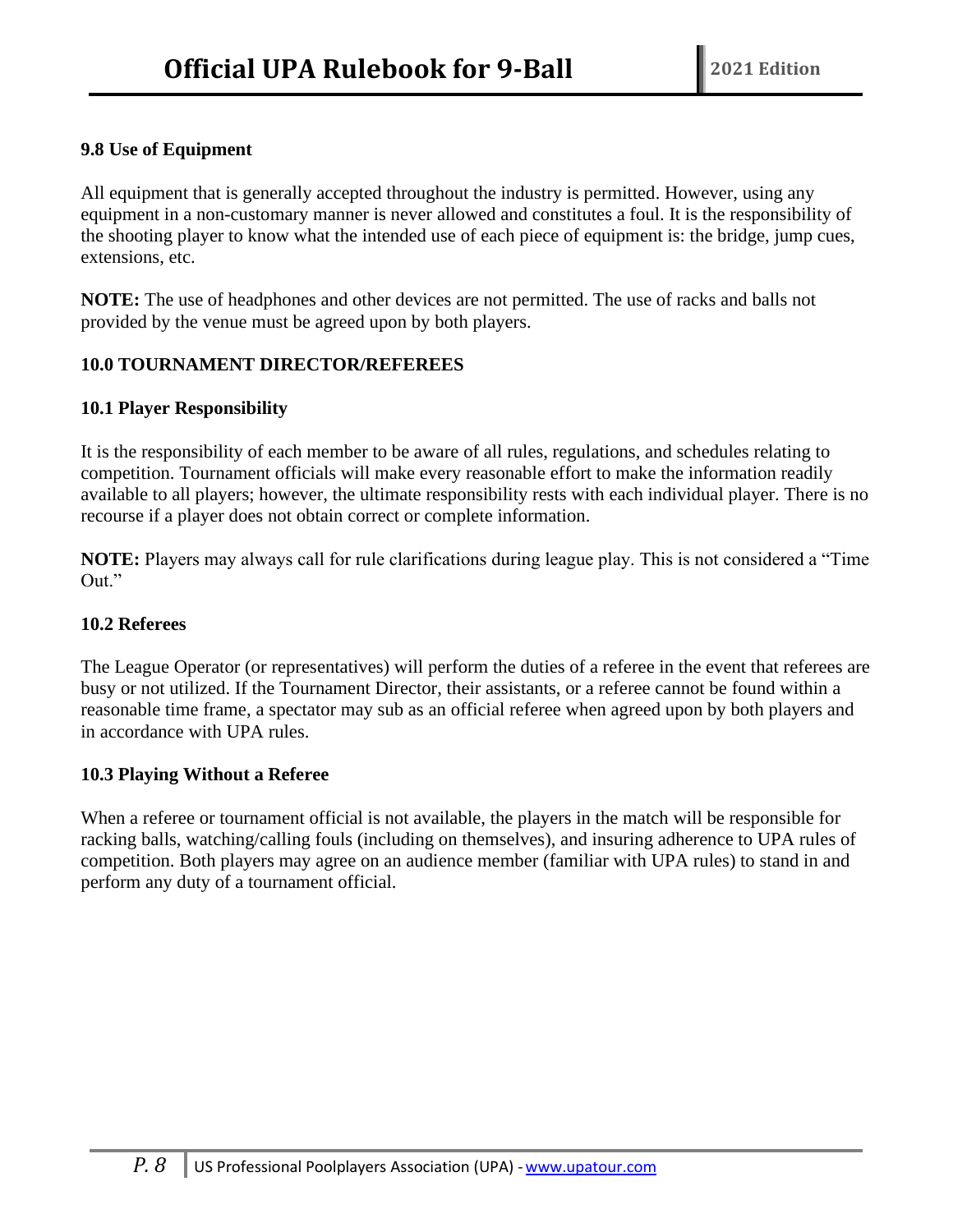# **10.4 Questionable Shot**

If there is a shot that could be a questionable hit or foul, the seated player is responsible for calling for a tournament official or agreed upon third (3rd) party to watch the hit before the opponent shoots. Once notified, the player at the table must then wait for an "official" to watch the shot. Likewise, if a player is uncertain whether some rule has been broken, they are responsible for seeking immediate clarification from league officials or the rulebook before play continues. After play continues, it is unlikely that a problem can be remedied.

**NOTE:** If a tournament official or third (3rd) party was not utilized, "the call" shall be left to the shooter without further discussion.

#### **10.5 Scoring**

"Calling your shots" is strictly for the purpose of (scoring) as 9-ball is not a "call pocket" game. Players are encouraged to score their own matches to ensure accuracy, however a third (3rd) party is permitted. The scorer is charged to accurately record what actually took place on the pool table and may clarify with the shooter what the intention was whenever needed. A player always has the right to consult the Scorecard with the scorekeeper. Any disagreements shall be determined by a UPA representative.

**NOTE:** If it is believed a player is purposely calling a pocket, however actually playing a safe, then a safety (S) shall be recorded.

#### **10.6 Advice vs. Rules Clarification**

The referee must never give advice nor offer an opinion on points of play. Only when asked for clarification of a rule will the referee then explain that specific rule. Any incorrect statement made by the referee will not protect a player from enforcement of the actual rule. When asked, the referee must tell either player the score, whether the cue ball is frozen to an object ball or rail, etc. If the referee sees that a foul is about to be committed by either player, he must say nothing until after the foul, since any warning before the foul would constitute "advice" from the referee.

#### **10.7 Prompting Official Warnings**

If either player has the opinion that the referee is failing to issue a mandatory "Official Warning," they may remind the referee that such a warning is necessary.

#### **10.8 Calling Fouls**

The referee will call all fouls as soon as they occur and will inform the incoming player that they have ball in hand.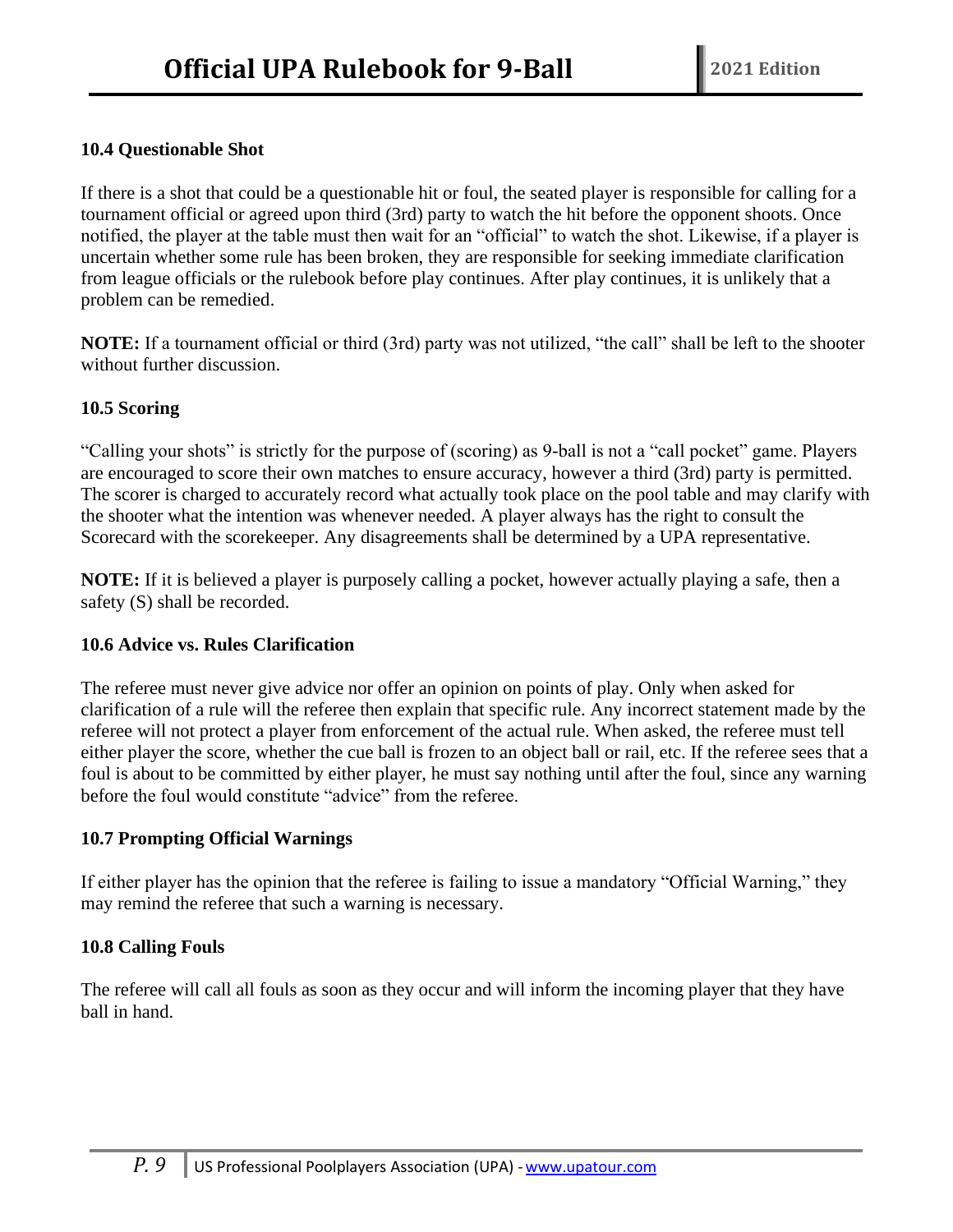#### **10.9 Protesting Fouls**

If a player believes that the referee has failed to call a foul, he must protest to the referee before their opponent takes the next shot. If the player fails to do so, the foul is considered to have not occurred.

#### **10.10 Restoring Position**

When it becomes necessary, the referee will restore disturbed balls to their original positions to the best of their ability. If the referee is not sure of original positions, they may solicit information for this purpose. If the balls were disturbed by a player in the match, the opponent has the option of preventing restoration. If the balls were disturbed by someone else, it is mandatory for the referee to restore the balls. In this case, if the outside interference had an effect on the outcome of the shot, the referee may instruct the shooter to replay the shot after restoration. If not, the referee will instruct the shooter to continue play after restoration.

#### **10.11 Verification**

The referee may use any means to gather needed information in order to make a decision concerning a disputed play or game situation.

#### **10.12 Replay of Game**

A replay of game is only warranted under the following unique circumstance;

• Table Failure; torn cloth, balls stuck in pocket, etc.

#### **10.13 Resolving Disputes**

Any disagreement between the two players will be resolved by the League Operator or appointed representatives, or any administrative member of the UPA.

#### **11.0 SPECIAL RULINGS**

Any rule or situation not covered in this text shall be decided in an expedient manner by the League Operator, appointed representatives or any administrative member of the UPA in accordance with UPA ideals and guidelines for the purposes of league play to continue. Such expedient rulings shall then be made known to the administration of the UPA Corporate Office and it's Touring Professionals before further instruction or implementation of the matter is finalized.

#### **11.1 Bylaws**

These rules are consistent nationwide and are not to be altered in any way, shape, or form. The implementation of any "Bylaws," or any other document, is strictly prohibited by UPA Corporate Office.